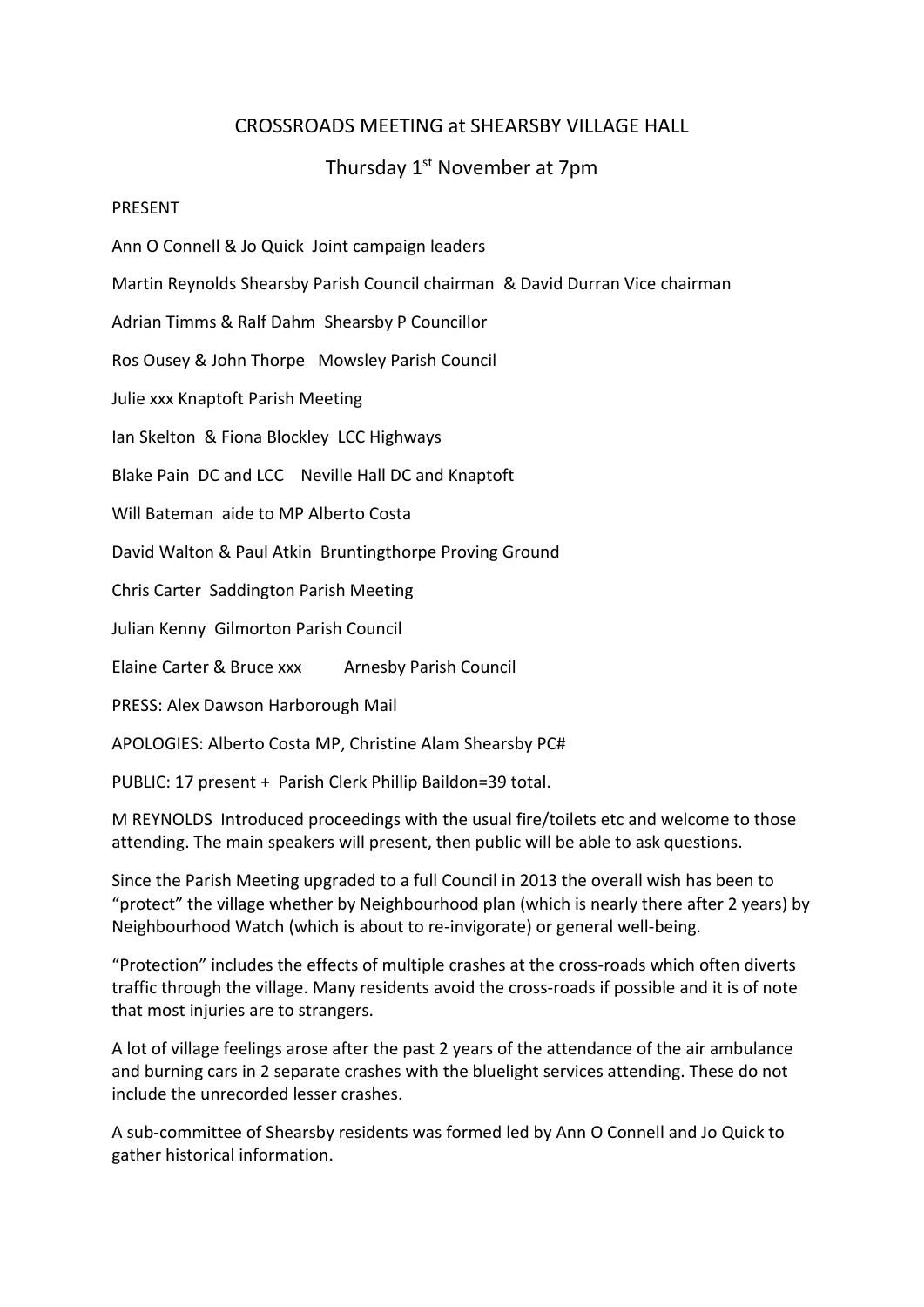ANN O'CONNELL thanked Neville and Blake for their listening and acting to get the comprehensive 22-page REPORT from LCC Highways... which will be on the village website.

A petition began including presence at a Proving Ground event day and now has 6-700 signatures to request a scheme to reduce the crashes.

Local HFM and Leicester Radio have carried interviews and the Harborough Mail and Mercury have both printed articles.

BLAKE PAIN Said speed appeared to be a main factor and by co-incidence a recent SpeedWatch was followed by Officers in Fleckney with a large number of prosecutions ...up to 87mph in the 30 zone.

Earlier in 2017 the air ambulance attended 2 crashes at the cross-roads and 10 people in 3 weeks supplied crash history. From this he required LCC to produce a REPORT with explanation of the technical details.

FIONA BLOCKLEY first said only police-notified crashes are used and over a 5 year check there were 7.

4 in 2013 they considered a "spike" and from this they reduced the trigger speeds on the VAS (vehicle activated sign), added some blue rumble strips, altered the Saddington road GIVE WAY sign, added a painted SLOW and requested their verge cutters to do more.

The conclusion was TURNING out was the majority of crashes with poor visibility from and to Saddington Road. Therefore they consider enough has been done and nothing further is required immediately. The VAS is due for renewal in 2018/19.

ANN O'CONNELL said there have been 7 crashes over a slightly different period with 5 serious in 5 years with various opinions as to causes.

She asked when were speeding checks last carried out-the answer was 18<sup>th</sup> July then 25<sup>th</sup>-1<sup>st</sup> August when school holidays had started in neighbouring counties not just Leics.

FIONA pointed to only 4% over 60mph 85% figures using the police formula of 10% +2

ANN said does 43% "modelling" (vehicle numbers) use suggest there is more capacity.

BLAKE asked is the "Modelling" LCC or National, FIONA National.

ANN The Turning crashes, are equal sided from Saddington Road, FIONA right turns are the most dangerous due to crossing two lanes of traffic.

ANN villagers use the cross-roads every day and know the problems. Could speed cameras be installed.

BLAKE an LCC £1/2M pilot scheme for AVERAGE SPEED cameras is soon to arrive including some at Walcote. Presently fines go to CENTRAL govt not District. Overall funding was discussed that morning at MIDLANDS CONNECT and Govt has NO money unless the economy grows. 2020-25 there might be £800M for local improvements.

SAFETY funding is more important.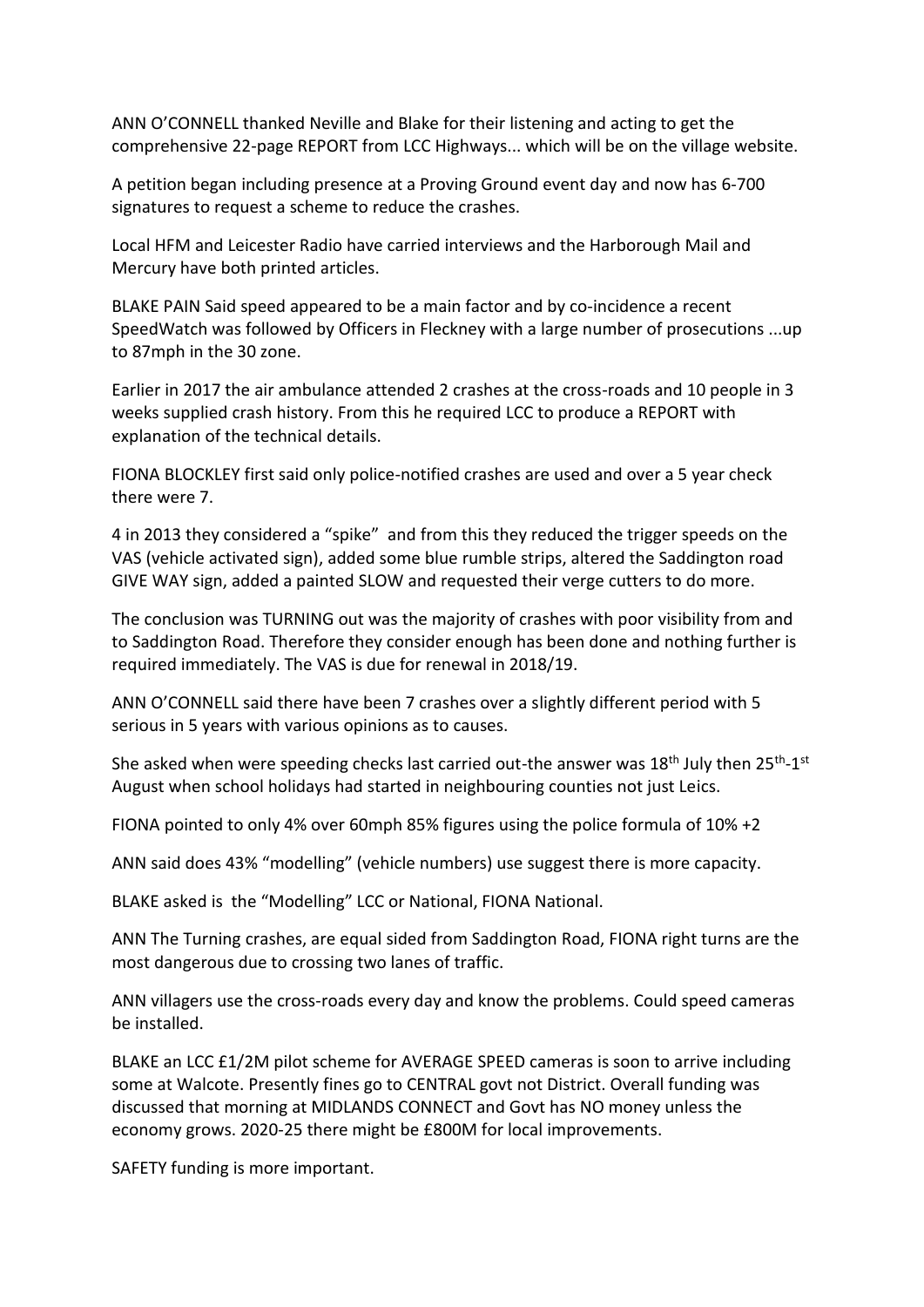IAN said LCC use "serious" as well as fatal statistics, better than some councils.

ANN invited FIONA to outline options even though LCC considered they had no priority.

- 1. Signs £8-12K for renewals
- 2. Widening splays, not much benefit £100-150K
- 3. A figure of £124K per crash was unclear

DAVID A left slip road would be good both ways. 40 limit on the Cold Ashby/Naseby area has reduced crashes. A 50 limit on the Bowden-Billesdon road has reduced crashes.

FIONA LCC are looking at more 50 limits in all parts of the county.

ROS which are the worst turns? FIONA 6 emerging from Saddington, 2 into Saddington, 2 emerging Bruntingthorpe. Widening splays alone is not enough as vertical changes are now required by DoT to reduce blind brows, particularly to Leicester.

CHRIS The problem is always delays due to money, the process must "start now"

FIONA There are higher fatals scenes that need dealing with first.

BLAKE There are other options

FIONA LCC has no capacity to do more work (ie no more money)

IAN Numbers and analysis are essential before solutions. Raising awareness should be first.

JOHN said try changing the 4 corners from hedges to fencing with clear horizontal vision slats. Very common in Worcerstershire, good clear photos passed round.

ADRIAN the emerging housing increase should contribute S106 monies to safety improvements on the roads feeding them not just the immediate site entrance.

BLAKE A6 consultancy has done a traffic exercise. 15m mobile phones could be tracked giving a very clear traffic pattern.

NEVILLE LCC is getting negative, should be "can do"ie Improve the grasscut, remove the Severn-Trent spoil heap, cut back the hedges, renew the VAS sign a year early.

FIONA No funding with 78% budget cuts.

NEVILLE how much is a 50 limit FIONA £20K

BLAKE Why no consultation between Planning and Highways

FIONA could not confirm why not

PHILLIP Construction traffic MUST be taken into account for the CROFT quarry supplies most of the stone for the main developers straight across these roads to Kibworth etc.

NEVILLE LCC please you must action something. Do nothing is not an option.

ANNE open now to the floor....